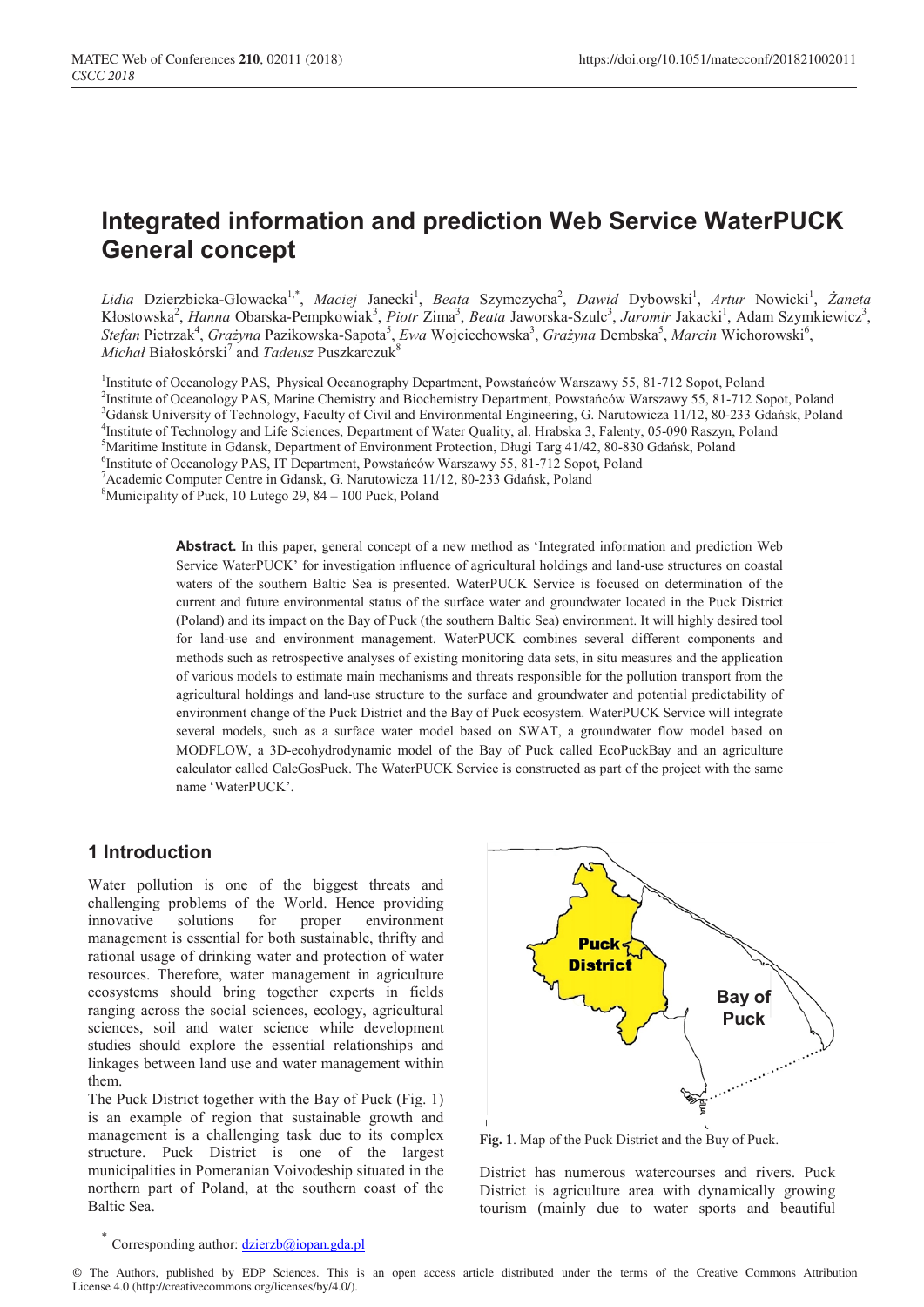beaches) and agro-tourism sector. The main source of Puck District inhabitants incomes come from agriculture, fishery and tourism.

Bay of Puck is an inner basin of the Bay of Gdansk, one of the few embayments at the southern coast of Baltic Sea. It is microtidal area, salinity ranges from 3 to 7 PSU and is typical for the large region of southern Baltic. The bay contains all types of habitats (from muddy to stony bottom) and variety of shore types (sandy beaches, gravel beds, stony outcrops, clay cliffs, vegetated river mouths etc). Therefore, it is protected as a Natura 2000 site under both the birds and habitats directives; it is also a designated Baltic Sea Protected Area (BSAP), and its inner waters are part of the Coastal Landscape Park. Bay of Puck has also been subjected to strong anthropogenic pressure (pollution and nutrification). It receives most human derived nutrient loads from rivers, groundwater discharge, atmospheric deposition, and point sources while the coastal ecosystem controls the biogeochemical transformations of P-, N- compounds (phosphate, nitrate, DON, etc.) through the close coupling between water and sediments. For an optimal economic growth combined with integrated management and for the implementation and application of strategic program of scientific research and development work concepts on the ecosystem including land use and coastal ecosystem it is necessary to study in a holistic approach the link between the catchment (including groundwater) and the coastal ecosystem mainly Puck District and how climate change will affect the river water constituents and the biogeochemistry of the coastal waters and sediments. The aim of this paper is to present the general concept of the integrated information and prediction Web Service WaterPUCK to intensively agricultural used catchment and its use for catchment management.

# **2 MATERIAL AND METHODS**

Solutions to water access, land degradation, nutrient management and ecosystem services have to be developed in consideration of what influences the environment and communities across landscapes, not just what works influences the farm. Therefore, the main result of the project will be Integrated information and prediction Service "WaterPUCK" developed by both improving the best available models and combining them with new models.

WaterPUCK will be developed basing on SWAT (Soil and Water Assessment Tool) [1-5], groundwater flow model (based on Modflow) [6], 3D ecohydrodynamic model of the Bay of Puck EcoPuckBay (based on the POP code) [7-8] and integrated agriculture calculator called "CalcGosPuck" [9].

SWAT model (Soil and Water Assessment Tool) has a river basin structure and will be use to predict the influence of changes in the way of farming for: water balance, erosion degree, nitrogen and phosphorus compounds pollution, pesticides, bacteria and heavy metals. SWAT is a model of river basin, which only

contains the component of retention and groundwater recharge modelling in a simplified way.

SWAT model is a physically based, time continuous simulation model that operates on a daily time step at catchment scale [1-2]. It is designed to evaluate management practices on water quality and sediment production in large watersheds with varying of soils and land use over long periods of time. The watershed is divided into a number of subbasins where the smallest unit of discretisation HRU (Hydrological Response Units) is the result of overlay of the same of soil type, land use and slope. The modelling processes such as: surface runoff, soil water content, nutrient cycle, crop growth and management practices are simulated for each HRU and then aggregated for the subbasin by weighted average. SWAT simulates complete cycle of nitrogen and phosphorus taking into account nutrient mineralization, decomposition and immobilization [3].

The SWAT model requires a large amount of input data. Their quality has a most significant effect on the quality of the results. A diagram showing the required data and way of processing is shown in Figure 2.



Fig. 2. SWAT model schema; source: own elaboration [10]

Based on the knowledge of the hydrogeological system, a steady-state mathematical model of the Puck multi-aquifer system is developed. The extent of the multi-aquifer system is limited by the rivers watersheds and the drainage area of the Puck Bay. The mathematical modelling is based on the finite difference solution of the MODFLOW program [11], which is the most commonly used code for simulating groundwater flow. For complex regional multi-aquifer models, usually steady state, three-dimensional finite difference solution is used [12]. Such a three-dimensional model is also constructed in this case. The three-dimensional conceptual regional model of this hydrogeological system is shown in Figure 3.

Developed within the framework of this project, the model of the Puck Bay "EcoPuckBay" (Fig. 4) will be a three-dimensional ecohydrodynamical model of higher vertical and horizontal resolution that assimilates satellite data.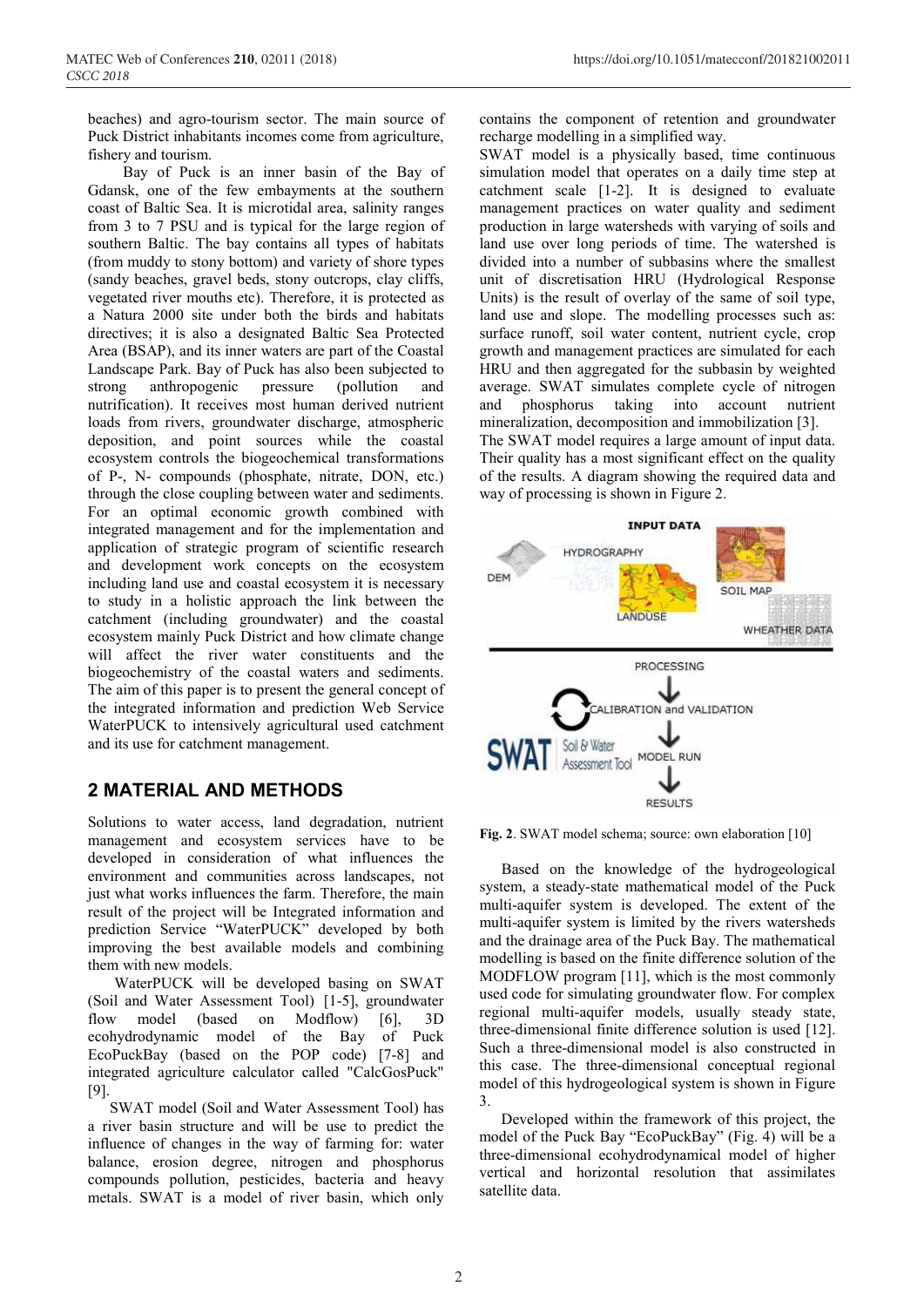

**Fig. 3**. Simplified diagram of groundwater flow, Q1 and Q2 upper and lower Quaternary aquifers, P – local perched groundwater.

EcoPuckBay model consists of active ocean, ecosystem and ice modules, coupled together with active land module (SWAT plus ModFlow) which provide data, such as freshwater inflow and nutrient discharge from rivers and ground, and passive atmospheric module which provide data such as weather forecasts from external sources (UM ICM). From the side of the open sea, boundary conditions will be fed from the threedimensional model of the ecosystem for the Baltic Sea 3D CEMBS (www.cembs.pl).



**Fig. 4.** Configuration of the 3D EcoPuckBay model

The model horizontal resolution is 1/960°, which corresponds to ca. 115 m grid. Vertically model is divided into 19 layers. The first of 5 layers is 0.4 meters thick. 3D EcoPuckBay model will generate 72-hour forecast which include currents, temperature, salinity and ice parameters. In addition, the model will forecast ecological parameters i.e. nutrients, pesticides, dissolved oxygen concentration and biomass of phytoplankton and zooplankton in the entire water column. Each of these variables will be calculated with a second-order advection-diffusion, partial differential equation:

$$
\frac{\partial C}{\partial t} + (V + w_s)\nabla C = \frac{\partial}{\partial z}\left(D_z \frac{\partial C}{\partial z}\right) + \sum_{i=1}^2 \frac{\partial}{\partial x_i}\left(D_{x_i} \frac{\partial C}{\partial x_i}\right) + Q_C \quad (1)
$$

where *C* is each model variable, V  $(u, v, w)$  is the velocity vector,  $w_s$  is the sinking velocity of pelagic detritus,  $D_z$  and  $D_x$  are vertical and horizontal turbulent diffusion coefficients and  $Q_c$  is the biogeochemical source-sink term. EcoPuckBay model will also determine the spatiotemporal changes in the quality of marine waters in respect to specific pollution indicators.

The CalcGosPuck calculator will be working as an independent application by which will can be to plan the fertiliser usage by farmers in order to obtain the best harvest policy. Preparation of the nutrient balance at farm level by the "at farm gate" method involves determination of input and output streams on the farm (Fig. 5).



**Fig. 5**. Components of the "at farm gate" nutrient balance method (CalcGosPuck) [9]

Inputs are the masses of nutrients brought onto the farm in the form of:

1) Purchased materials:

- mineral fertilisers
- commercial feedstuffs
- breeding and replacement animals

– other agricultural inputs, for example, manure, straw, seed

2) Biological fixation by plant material (legumes and nitrogen)

3) Atmospheric deposition

4) Biological fixation in soil by non-symbiotic microorganisms (nitrogen).

Outputs are the masses of nutrients leaving the farm in the form of:

1) Products sold:

– plant products (e.g. cereals, potatoes, sugar beet, oilseed, fruits, vegetables etc.)

– animal products (live animal, milk, eggs, wool, etc.);

2) Random events, such as fallen animals, accidental crop destruction (e.g. by fire or flooding) [9].

The difference between inputs and outputs is defined as the balance (surplus or deficit).

#### **3 Result**

WaterPUCK will merge all models and result in an integrated innovative tool that enables simulations and the creation of scenarios and projects the effects of changes in land use on the loads of chemicals being transported through surface and groundwaters to the Bay of Puck (Fig. 6).

Examples of preliminary results presenting the work of individual modules of the WaterPUCK Service are presented in the table 1 and Figures (7-10).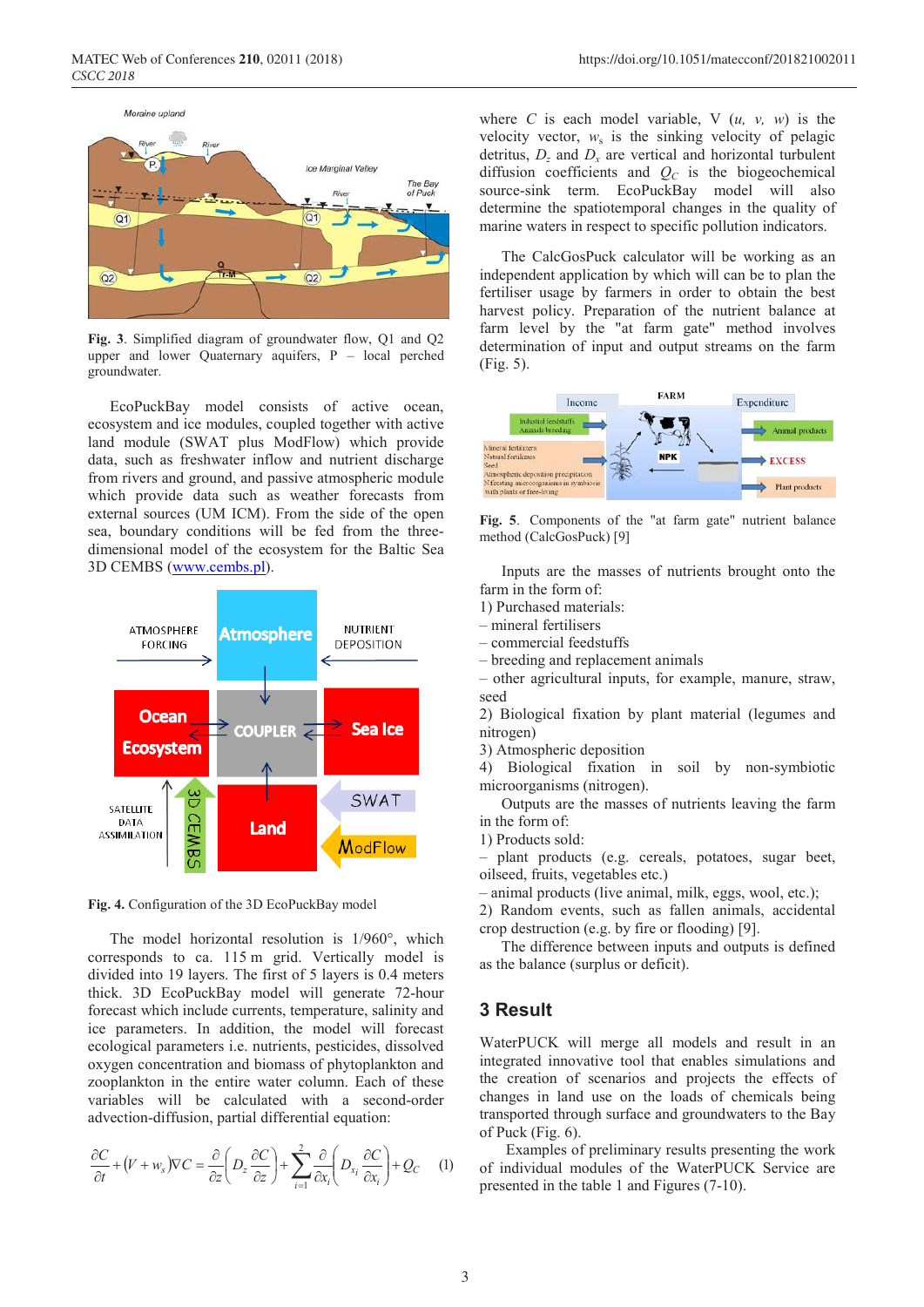

**Fig. 6.** The shame of water and contaminant fluxes covered in WaterPUCK.

The input GIS data for the SWAT model has been prepared. The basis is 10 meter resolution Digital Elevation Model (DEM). Files in a regular grid with an interval of 1 m, have been obtained from the Head Office of Geodesy and Cartography in Poland. To cover the area of Puck District 254 LAS sheets have been used, creating merged numeric terrain model. This data has been used for automatic catchment delineation and its division into 23 sub-catchments (Fig. 7a) (areas from 5 to 38  $\text{km}^2$ ), of which 3 discharge rainwater directly to the Puck Bay. Next, drain lines analysis in SWAT has been performed (Fig. 7b) and the main watercourses were marked out: Plutnica canal (8.5 km), Bladzikowski stream (8 km), Mrzezino canal (11 km) and the estuary section of the Reda River (8 km).

A land development map (Fig. 7c) on the basis of soil and agricultural maps in the scale of 1:25000 has been created. Soil maps (Fig. 7d) were used in a scale of 1:5000 obtained in shp format (ESRI Shapefile) from Voivodeship Centre of Geodesy and Cartography Documentation in Gdańsk (WODGiK). Soil cover has been categorized due to their agricultural usefulness fertility (including black, podzolic and brown soils) and infiltration capacity - granulometric composition (including dusts, sands, gravels, clays, etc.). The Hydrologic Response Units (HRUs) will be created based on this data. Due to the functionality of the model, the optimal number of HRU (level of the model detail) will be analyzed.

Table 1 shows the obtained values of the highest peak discharge with the probability of exceeding 1% for main watercourses.

**Table 1.** Highest peak discharge with the probability of exceeding  $1\%$  ( $Q_{max1\%}$ ) for the main watercourses in the Puck District.

| Object              | $Q_{max1\%}$ [m <sup>3</sup> /s] |
|---------------------|----------------------------------|
| Plutnica            | 14.74                            |
| <b>Bladzikowski</b> | 3.53                             |
| Gizdepka            | 6.49                             |
| Reda River          | 41.33                            |

The three-dimensional regional ModFlow model consists of two Quaternary aquifers (Q1 and Q2, Fig. 3).

These fluvioglacial aquifers, built of sands and gravels, are separate by till deposits. Both aquifers are hydraulically connected and confined, except areas where till cover was eroded. These aquifer system is drained mainly by the Bay of Puck, however river valleys and ice marginal valleys also play a significant role (Fig. 3 and Fig. 8).



**Fig. 7.** Input GIS data layers used to build the SWAT Model: a) DEM of watershed with watercourses, b) drain lines, c) land use and cover map, d) soil cover map.



**Fig. 8.** Hydraulic head distribution for the Quaternary (Q1) aquifer (m a.s.l.).  $1$  - head contour line,  $2$  – moraine upland [6]

Locally, at depths up to 5 m below surface, groundwater occurs in type of perched aquifer or in the form of sand lenses enclosed in till deposits (Fig. 3). These local perched aquifers are not in hydraulic contact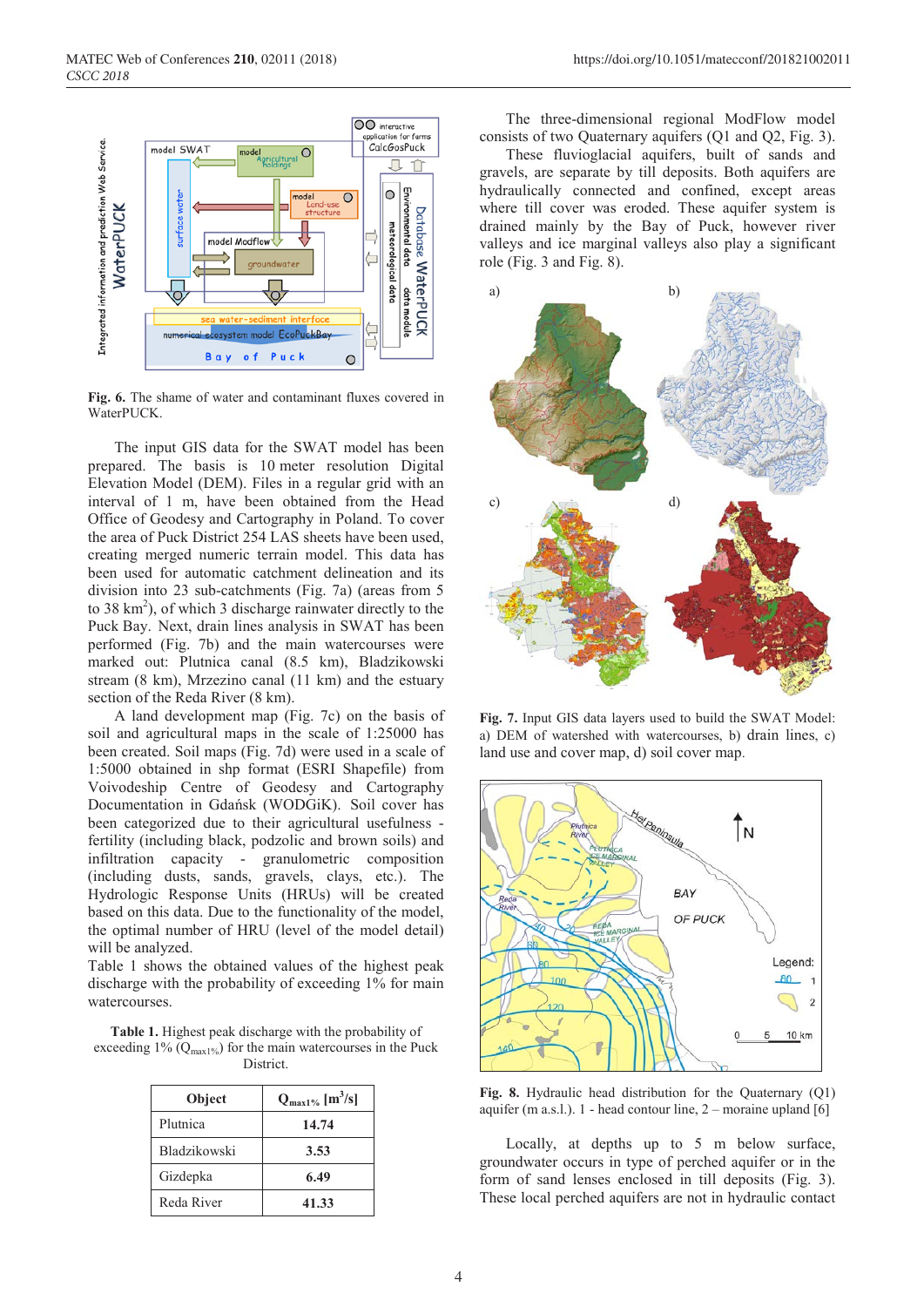with the main Quaternary aquifer. Perched aquifers lie much higher and recharge lower aquifers. An example of preliminary results of hydraulic head distribution for the main Quaternary aquifer is shown in Figure 8.

Figures 9 and 10 show the modelled results from the 3D EcoPuckBay model. For example, distributions of the temperature (Fig. 9) and salinity (Fig. 10) in the upper layer sea in Bay of Puck in November are presented.



**Fig. 9.** Distribution of the sea surface temperature in Bay of Puck in November (3D EcoPuckBay).



**Fig. 10.** Salinity distribution in the surface layer in Bay of Puck in November (3D EcoPuckBay).

The WaterPUCK service will enable to:

• calculate the sufficient amount of fertilizers that should be used (CalcGosPuck),

investigate the nutrients and pesticides sources,

• model the fate and distribution of pollutants such as nutrients and pesticides in the surface water and groundwater,

model loads of pollution to surface water and groundwater,

model fluxes of nutrients via submarine groundwater discharge to the Baltic Sea coastal environment (Bay of Puck, Southern Baltic Sea),

model the processes and mechanisms influencing the persistence of nutrients in the environment such as denitrification,

• predict the changes in land use and climate change influence on the ecosystem,

• calculate the sufficient amount of fertilizers that should be used (CalcGosPuck).

Due to the fact that inspectorates do not share collected data on the state and quality of the surface waters on a regular basis on a website and do not provide any other information service, WaterPUCK project goal is to fill this gap. WaterPUCK Integrated Information and Forecast Service will enable automatic calculation and transfer of data to the of the Puck Bay ecosystem model. Data would regard the size of nutrients and pesticides from models of surface and ground waters. WaterPUCK service will operate under dedicated management system of the individual modules in real time. This will allow generating 48-hour forecast for surface and ground water in the Puck commune mainly on the size of nutrients and pesticides delivered to the Puck Bay.

The WaterPUCK service will be available online for free, however the access to the CalcGosPuck calculator will be available by password given by the authority of the Puck District. Five years after the end of the project the authority of Puck District will make a fee for the WaterPUCK access.

## **3 Discussion**

In Europe there are several eco-hydrological models in use originating from (or used by) different institutions or countries for example: SWIM (Soil and Water Integrated Model) from Potsdam Institute for Climate Impact Research; MIKE SHE by Danish DHI or MONERIS (Modelling Nutrient Emissions in River Systems) used for example to calculate the nutrient loads within the Danube river network. The most important is an interactive tool developed within the SWITCH-ON Project "eutrophication.eu" for analysing and planning cost effective measures to improve water quality. It works as a decision support system for water quality managers and stakeholders and can be used as a platform for sharing and communicating strategies for water quality improvement. It is based on HYPE hydrological model and covers whole Europe domain. This resolution implies very general (rough) mapping of the areas covered and ignores many of the small watercourses while focusing only on the biggest rivers within the domain.

Currently on Polish market a SWAT model (Soil and Water Assessment Tool) is commonly used. It will be used in the WaterPuck Service. It is a model invented in Texas, USA in the early 90. It is a combination of earlier existing tools working in a river basin scale and was developed to quantify the impact of land management practices.

Groundwater modelling will be based on MODFLOW, which is the most widely used code for simulating groundwater flow and has been validated in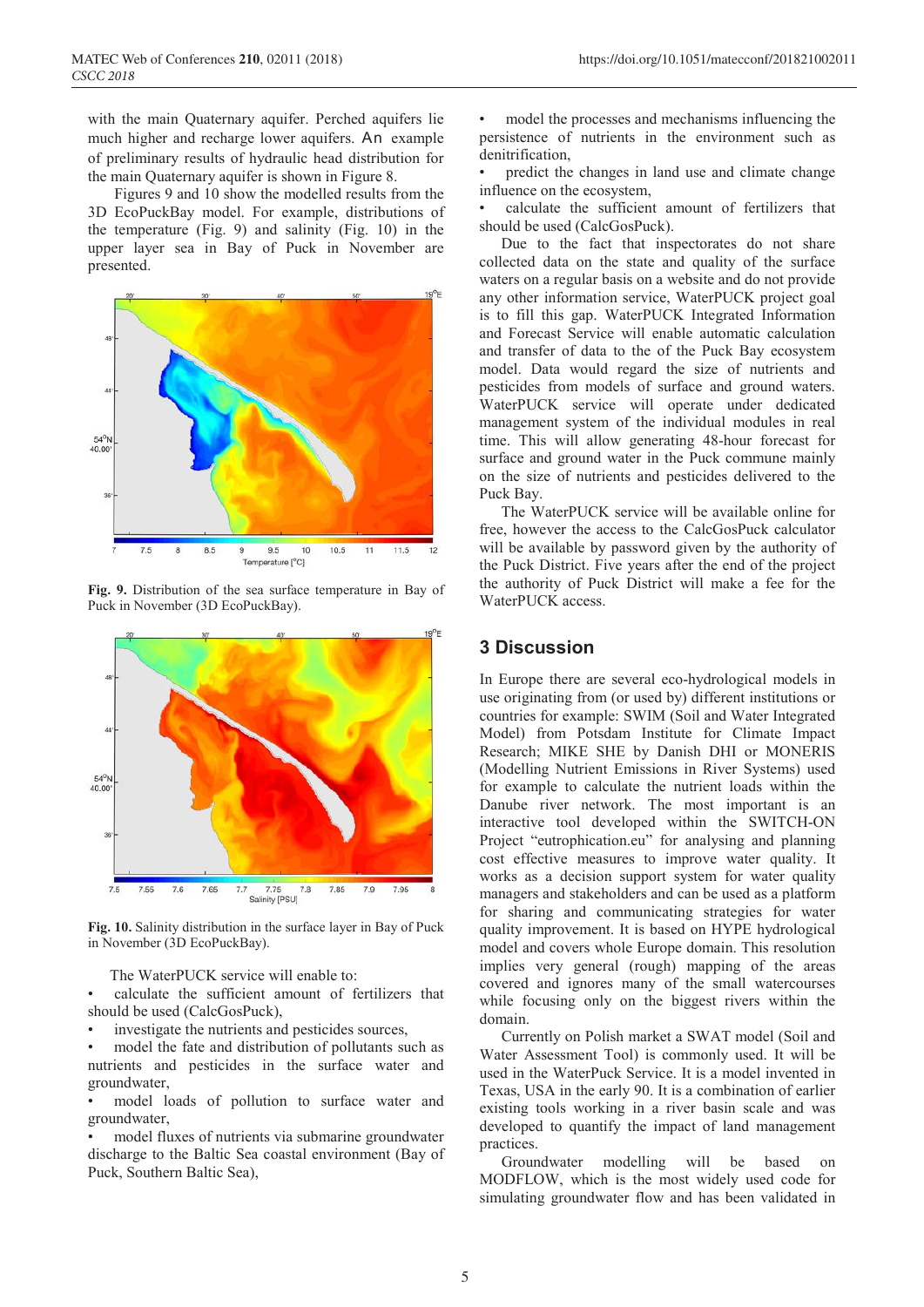hundreds of applications in many countries, including Poland. PHT3D is one of the most versatile packages for simulating the transport of dissolved substances undergoing chemical reactions.

When it comes to processes that occur in marine environment there are several scientific institutions in Europe that are engaged in modelling hydrodynamic and biochemical parameters of the Baltic Sea. In Sweden, the leader of numerical modelling is SMHI (Swedish Meteorological and Hydrological Institute), whose scientific work is based on the use of high-resolution ocean circulation model HIROMB (High Resolution Operational Model for the Baltic Sea), RCO (Rossby Centre Ocean Model), NEMO (Nucleus for European Modelling of the Ocean) and biogeochemical model SCOBI (Swedish Coastal and Ocean BIogeochemical model). Denmark uses the DMI/ERGOM and HIRLAM (High Resolution Limited Area Model) models. Common model also is ecosystem model of the Baltic Sea BALTSEM, the fruit of the international team of scientists work. None of the above models, however, has a comprehensive operating mode at the same time forecasting the risks associated with the change of hydrodynamic and biochemical parameters.

At the end of 2012, the operational ecohydrodynamic model 3D CEMBS (www.cembs.pl) has been initiated in the Institute of Oceanology of the Polish Academy of Sciences (IOPAS). It enables efficient and systematic monitoring of the Baltic Sea [7-8]. It is a z–level coordinates, general circulation ocean model that solves the 3–dimensional primitive equations for stratified fluid using the hydrostatic and Boussinesq approximations. 3D CEMBS is configured at approximately 2.3 km horizontal resolution (1/48°). Vertically model grid has 21 irregular layers. When water temperature within the grid cell drops below freezing point (salinity dependency equation) POP calls for CICE, which is responsible for numerical calculations of processes, related with sea ice variables. Atmospheric forcing data used in this simulation run origins from Unified Weather Prediction Model (UM) run at the Interdisciplinary Centre for Mathematical and Computational Modelling, University of Warsaw, Poland (www.meteo.pl). The hydrodynamic and biogeochemic variables are presented on the website in real time for a 48-hour forecast. For our purposes, the Coupled Ecosystem Model of the Baltic Sea (CEMBS from IOPAS) is adapted to the Bay of Puck – we call it the Ecosystem Model of the Bay of Puck (3D EcoPuckBay).

The models included in the WaterPUCK Service have been adapted and work properly; those are physical models.

The key features that distinguish WaterPUCK Service among others are, according to its developers: complementarity, the use of available data, computational efficiency and predicting long-term effects.

# **4 Conclusion**

The social and economic perspective of WaterPUCK aims to increase the environmental quality of the Puck Bay ecosystems under different scenarios of economic development. The growing pressure of agriculture, industry and tourism on the environment increases costs of maintaining biodiversity of the Baltic Sea and mitigation of eutrophic processes. What is more, the tourist attractiveness of the Baltic Sea decreases and the amount and variety of species of fish caught, give additional cost to coastal regions and municipalities. Therefore proposed solution and improvement is desired by both national and international communities.

The implementation of WaterPUCK and its possible transfer outside the pilot region, will require segmentation of the end-users and assessment of their readiness to use and further expand the functionality of the proposed system. Therefore, as a social demand assessment, several interactive workshops with different WaterPUCK related stakeholders will be organised to promote the project product.

This work was supported by the National Centre for Research and Development within the BIOSTRATEG III program No. BIOSTRATEG3/343927/3/NCBR/2017.

## **References**

- 1. S.L. Neitsch, J.G. Arnold, J.R. Kiniry, J.R. Williams, K.W. King, BRC Report 02-05, TR-191. Coll. Stat. Tex.: Water Resour Manage (2002)
- 2. S.L. Neitsch, J.G. Arnold, J.R. Kiniry, J.R. Williams, Temple, Tex.: USDA-ARS Grassland. Soil Water Res. Lab (2005)
- 3. J. Br zozowski, Z. M iatkowski, D. Śliwiński, K. Smarzyńska, M. Śmietanka, J. Water Lan d Dev. **15**, 9 (2011)
- 4. S.D. Taylor, Y. He, K.M. Hiscock, J. En vir on . M an ag. **80**, 17 (2016)
- 5. P. Zim a, Pol. M ar it. Res. **24**, S1(93) (2017)
- 6. B. Jaworska-Szulc, Hydrogeol. J.17, 21 (2009)
- 7. L. Dzier zbicka-Glowacka, J. Jakacki, M. Jan ecki, A. Nowicki, Ocean ologia **55**, 22 (2013)
- 8. L. Dzierzbicka-Glowacka, M. Janecki, A. Nowicki, J. Jakack i, Oceanologia **55**, 25 (2013)
- 9. B. Ulén, S. Pietrzak, K. S. Konderski, *Selfevaluation of farms for improved nutrient management and minimized environmental impact.* (ITLS, Falenty, Poland, 2013)